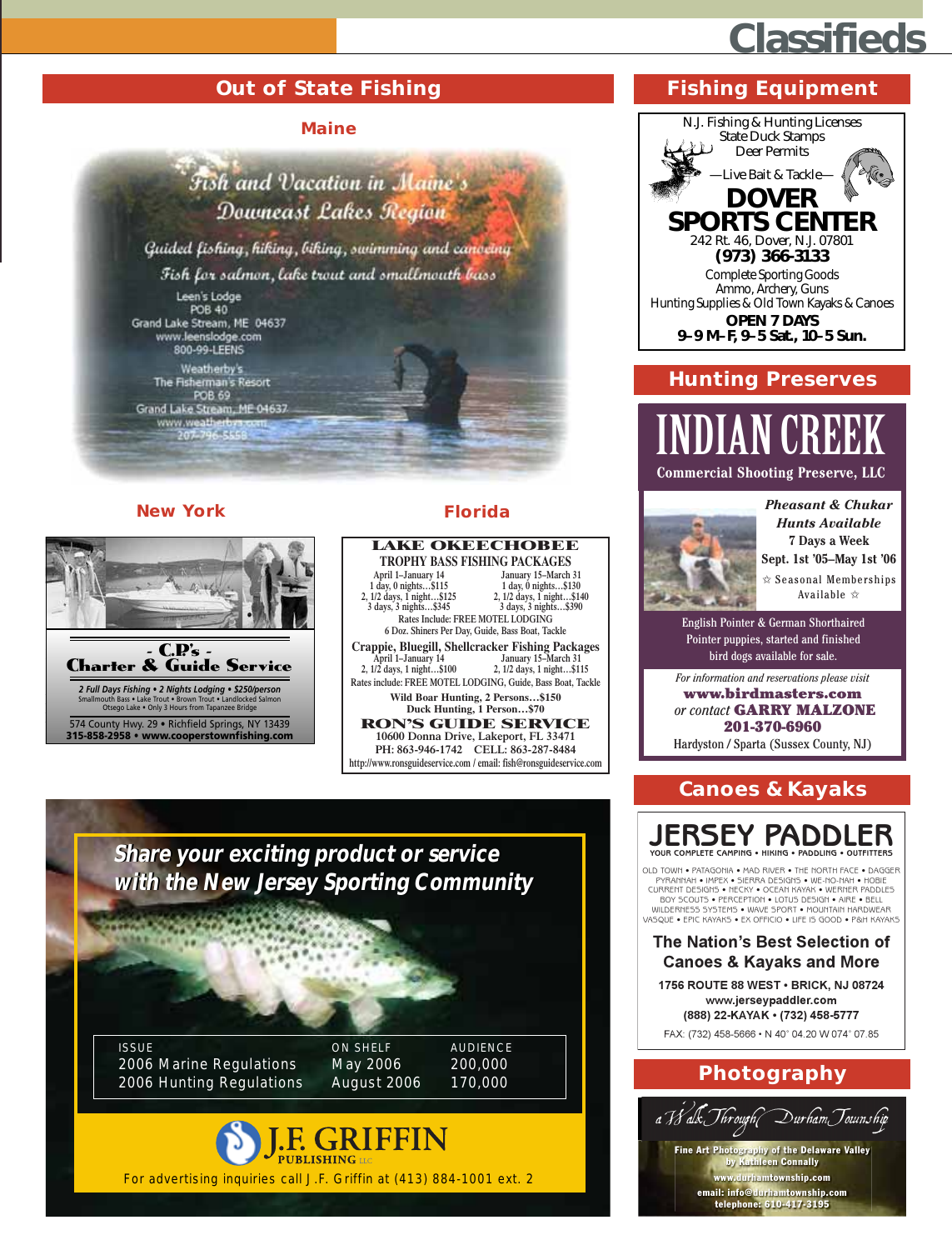| <b>New Jersey</b>                                                   |  |
|---------------------------------------------------------------------|--|
| Fish<br>$\mathcal{R}_{I}$                                           |  |
|                                                                     |  |
|                                                                     |  |
|                                                                     |  |
|                                                                     |  |
|                                                                     |  |
|                                                                     |  |
|                                                                     |  |
|                                                                     |  |
|                                                                     |  |
|                                                                     |  |
|                                                                     |  |
|                                                                     |  |
|                                                                     |  |
|                                                                     |  |
|                                                                     |  |
|                                                                     |  |
|                                                                     |  |
| <b>Trenton Office</b>                                               |  |
| 501 E. State St.,<br>Station Plaza 5, 3rd Floor, PO Box 400,        |  |
| Trenton, NJ 08625-0400                                              |  |
|                                                                     |  |
|                                                                     |  |
|                                                                     |  |
|                                                                     |  |
|                                                                     |  |
| <b>Lebanon Field Office</b>                                         |  |
|                                                                     |  |
| P.O. Box 394, 1255 County Rt. 629, Lebanon, NJ 08833                |  |
| <b>Northern Region Office</b><br>26 Route 173 W., Hampton, NJ 08827 |  |
|                                                                     |  |
|                                                                     |  |
|                                                                     |  |
|                                                                     |  |
| Law Enforcement (Bergen, Essex, Hudson, Hunterdon,                  |  |
|                                                                     |  |
| <b>Hackettstown Fish Hatchery</b>                                   |  |
|                                                                     |  |
| <b>Pequest Natural Resource Education Center</b>                    |  |
|                                                                     |  |
| <b>Central Region Office</b>                                        |  |
| 1 Eldridge Rd., Robbinsville, NJ 08691                              |  |
|                                                                     |  |
|                                                                     |  |
| Law Enforcement (Burlington, Mercer, Middlesex,                     |  |
|                                                                     |  |
| <b>Southern Region Office</b>                                       |  |
| 220 Blue Anchor Rd., Sicklerville, NJ 08081                         |  |
|                                                                     |  |
|                                                                     |  |
|                                                                     |  |
|                                                                     |  |
| Law Enforcement (Atlantic, Camden, Cape May, Cumberland,            |  |
| <b>Nacote Creek Research Station</b>                                |  |
| PO Box 418, 360 Rt. 9 N. (milepost 51) Port Republic, NJ 08241      |  |
|                                                                     |  |
|                                                                     |  |
|                                                                     |  |

Wildlife Management . . . . . . . . . . . . . . . . . . . . . . . . . . . . . . . . . . . . . . . . . . . . . . . . . . .(609) 748-2063 Marine Law Enforcement . . . . . . . . . . . . . . . . . . . . . . . . . . . . . . . . . . . . . . . . . . . . . . . .(609) 748-2050

PO Box 432, Port Norris, NJ 08349 . . . . . . . . . . . . . . . . . . . . . . . . . . . . . . . . . . . . . .(856) 785-0730

**Bivalve Shellfish Office**



J.F. Griffin Publishing thanks the following companies for their support of this publication:

**Crocodile Bay Lodge** www.crocodilebay.com (800) 733-1115

**Evan Nappen, Attorney-at-Law**

(888)-GUN-LAWS www.evannappen.com

#### **Seven Points Marina**

RD 1, Raystown Lake Hesston, PA 16647 (814) 658-3074 www.7pointsmarina.com

#### **Efinger Sporting Goods**

513 West Union Avenue PO Box 2003 Bound Brook, NJ 08805 (732) 356-0604

**Cabela's Inc.** (800) 237-4444 www.cabelas.com

**The Outdoor Channel** www.theoutdoorchannel.com

**YUM Bait Co.** yum3x.com (479) 782-8971

**Sportsmen's Center** Rt. 130 Bordentown, NJ (609) 298-5300 www.sportsmenscenter.com

**Ray's Sport Shop** 559 Route 22 North Plainfield, NJ 07060 (908) 561-4400

**Harry's Army and Navy Store** 691 Route 130 Robbinsville, NJ 08691 (609) 585-5450 www.harrys.com

**Bill Lewis Lures** (800) 633-4861 www.rat-l-trap.com

**G.Loomis, Inc.** 1359 Downriver Drive Woodland, WA 98674 (800) 456-6647 www.gloomis.com

#### **X Tools**

6115 31st Street East Bradenton, FL 34203 (877) 4XTOOLS www.xtools.us

#### **Rogue Rods**

7675 4th Street White City, Oregon 97503 (877) 352-7624 www.roguerods.com

**William Joseph**

(800) 269-1875 www.williamjoseph.net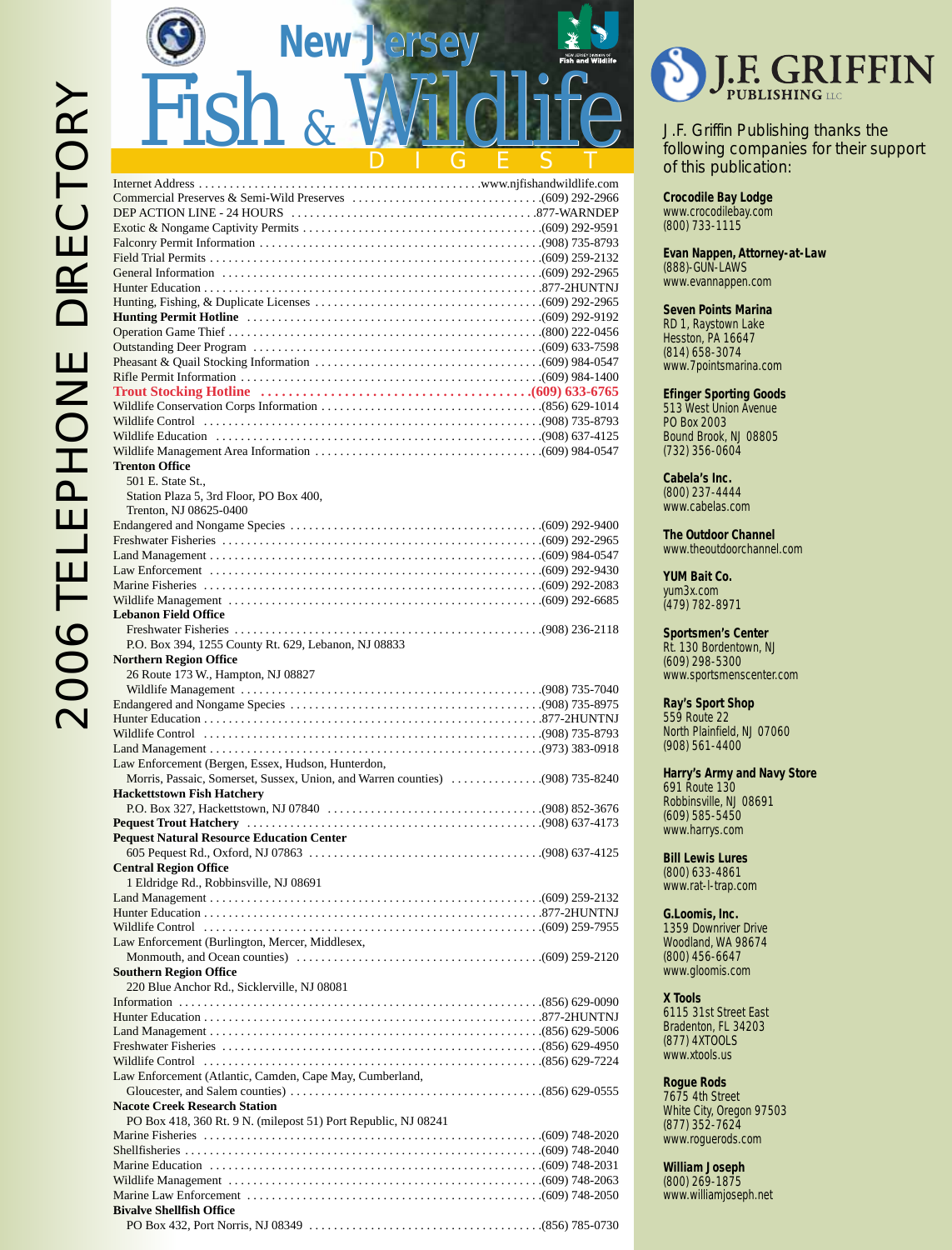Located in the beautiful mts. of South Central PA

Relax. . . .

aboard one of our fully equipped rental houseboats.

Our houseboats range from 40 to 58 feet in length. They all have living and dining areas, kitchens equipped with stove, refrigerator, microwave; bathroom with full sized shower; 1 to 4 bedrooms, air conditioning and generators. The front decks are complete with large ice chests, table & chairs & gas grill. The larger models have waterslides and our five newest ones also have hot tubs on the top deck.

Marina Facilities also include:

- Pontoon boat Rentals for riding, fishing, skiing, tubing. Skis, tube, ski rope and ski vests furnished
- Utility boat Rentals •Sightseeing
- Marina Store Restaurant
- Dinner &Sightseeing cruises aboard our luxury cruise boat Princess

RD 1, Raystown Lake, Hesston, PA 16647 **Ph: 814-658-3074 Fax: 814-658-2062** Web Site: www.7pointsmarina.com Email us at: aei@7pointsmarina.com

SEVEN POINTS MARINA





Houseboat Rentals